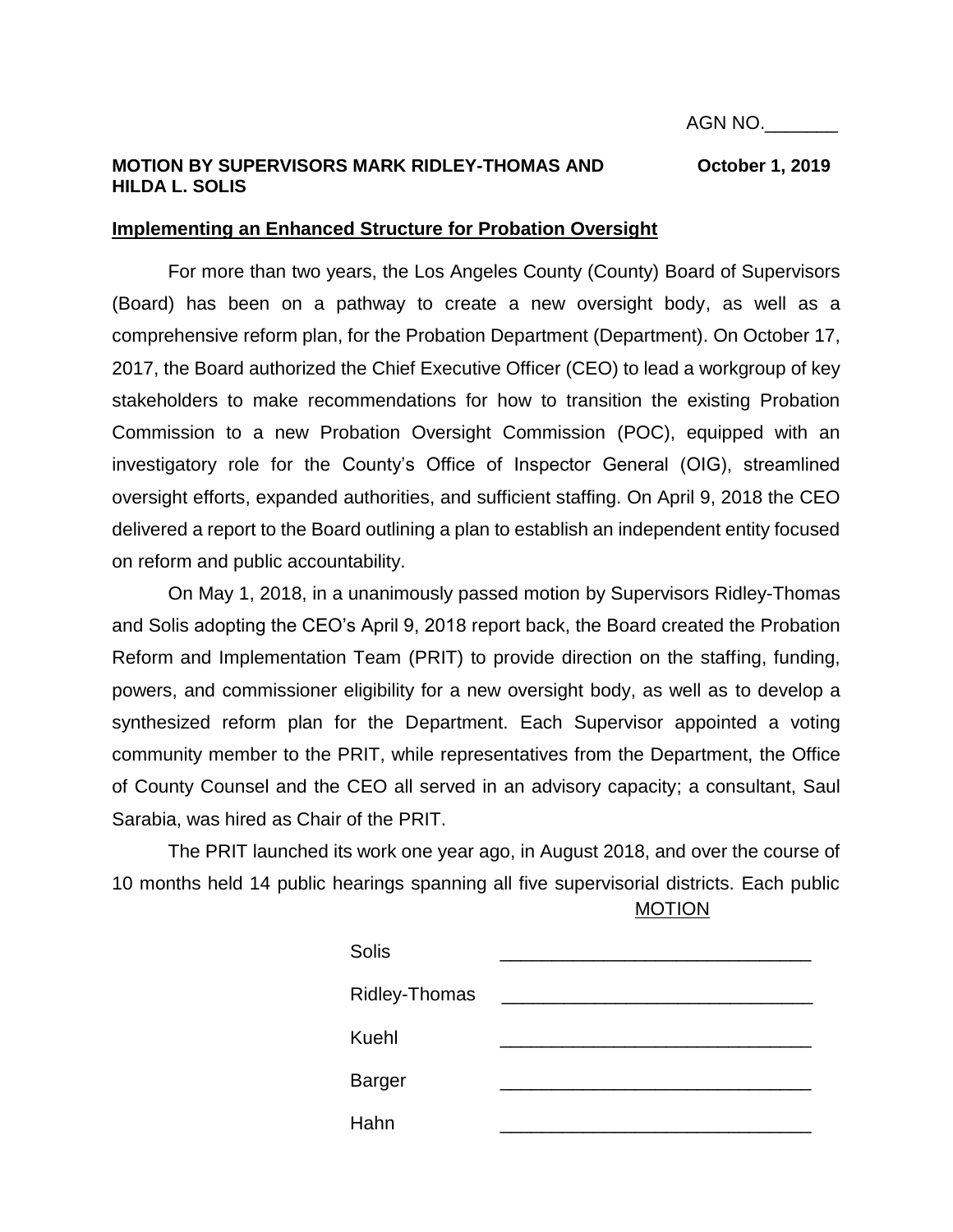hearing attracted between 60-200 stakeholders. Attendees and speakers included the Department leadership, Probation union leadership, the Public Defender, the Inspector General, Civilian Oversight Commissioners and Executive Director, the Director of the Department of Mental Health, Probation Commissioners, the Inspector General for the Los Angeles Police Department, youth advocates, reentry specialists, legal analysts, and formerly incarcerated individuals.

On June 5, 2019, the PRIT unveiled its report proposing powers, duties, and a structure to provide oversight of the Department. The PRIT found major structural deficits in Departmental governance that have developed as a result of growing institutional complexity, among other things. Other important findings include deep public mistrust of the Department, concerns around the overuse of a punitive model, failed stewardship of public funds, and dysfunctional relationships among the unions, management and the populations they serve. In addition to concerns raised by community and justice-involved youth and adults, Department staff were vocal in the PRIT meetings about the lack of a process or venue to address their concerns, including around training, operations and facilities. In response, the PRIT recommended a strong and robustly staffed POC, to address the wide-ranging matters that affect the well-being of Department staff and youth and adult Probation clients. Specifically, in "Section V: Proposed Powers and Authorities" of the report, the PRIT recommended powers to include policy and budget review and assessment, facility inspections, an independent grievance process, access to documents and data including the power to compel information as needed, and meaningful public engagement and reporting.

Pursuant to the CEO's April 9, 2018 report and Board action on May 1, 2018, the PRIT was directed to review, synthesize and prioritize relevant recommendations on the reform of the Department, including Resource Development Associates' (RDA) 18-month study, and include timelines, desired outcomes, metrics, and key performance indicators in order to assess progress on reform. On August 9, 2019, the PRIT released its systemic reform plan for the Department. Based on its public hearings, combined with recent developments, the PRIT's most significant findings included egregious problems in the juvenile facilities, the lack of quality community-based services and genuine community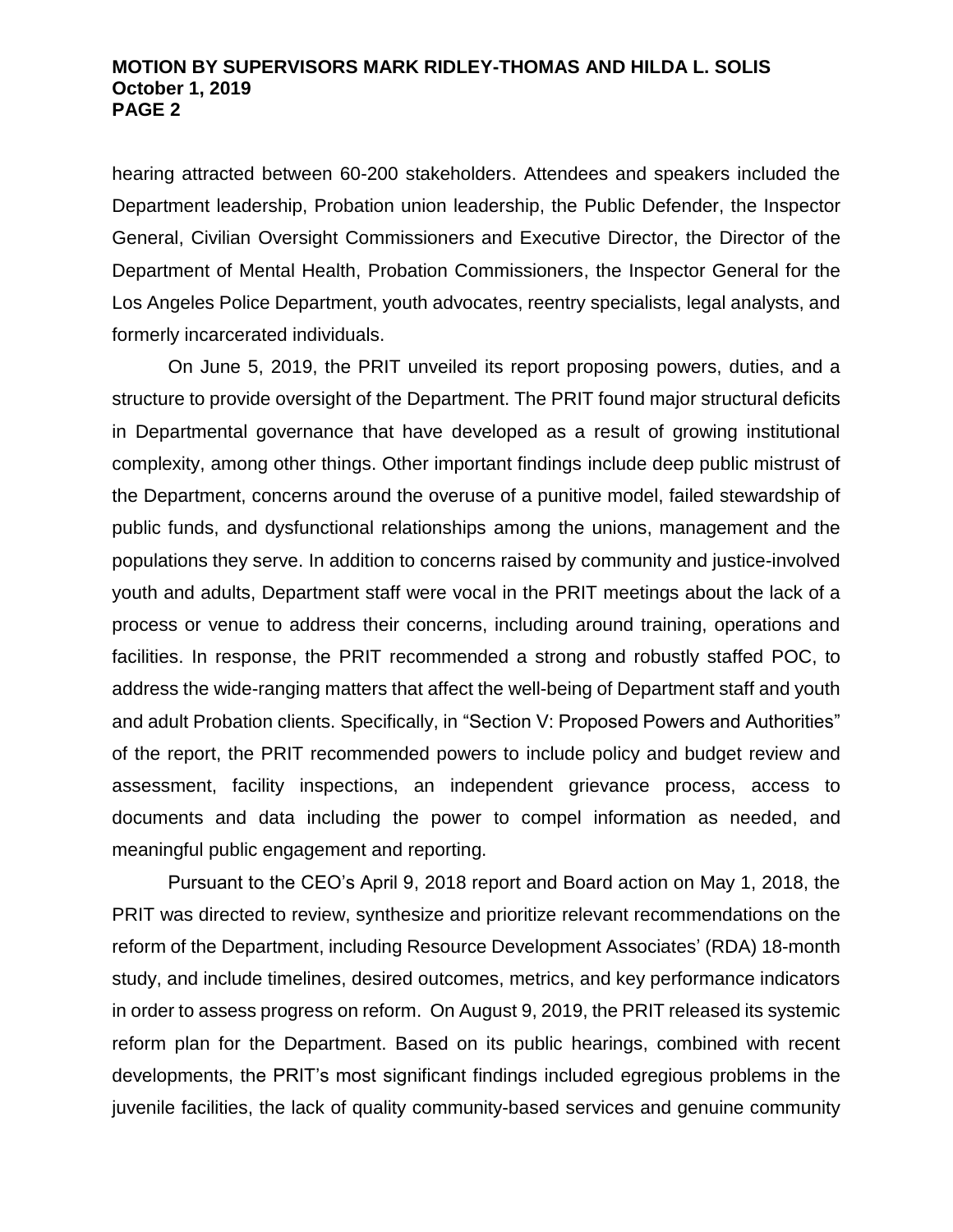engagement, a toxic organizational culture, several bureaucratic and administrative inefficiencies, and a lack of strategic uses of data and information technologies. As a result, the PRIT made several new and urgent recommendations to effect a positive culture change, further reduce and eventually eliminate juvenile facilities, restructure the Department (which the Board initiated on August 13, 2019), expand and improve community services, and strengthen accountability and performance management.

The need for systemic reform is clear and stronger oversight of the Department is critical in order to achieve this. The status quo, particularly in terms of accountability mechanisms, has been inadequate for too long. The PRIT has provided a strong roadmap for oversight which the Board can utilize as it creates a POC with expanded powers and sufficient staffing and resources, aimed at advising the Board and overseeing the Department, achieving key reform objectives, and ultimately restoring the public's trust in the Department.

# **WE THEREFORE MOVE THAT THE BOARD OF SUPERVISORS**:

- 1. Establish the Probation Oversight Commission (POC) for the Los Angeles County Probation Department (Department), located under the organizational structure of the Executive Officer of the Board of Supervisors (Executive Officer), endowed with the existing authorities and responsibilities vested in the Probation Commission, and with expanded authority and codified powers, in compliance with all laws and confidentiality protections, including but not limited to the ability to do the following:
	- a. Address wide-ranging matters that affect the well-being of Department staff as well as youth and adults subject to delinquency and criminal court jurisdiction and/or supervision of the Department;
	- b. Advise the Department and the Board regarding the Department's policies, budget and finances, and operations; the Department's progress in implementing Board priorities; and other issues deemed material by a majority of the POC commissioners;
	- c. Utilize the Systemic Reform Plan outlined by the Probation Reform and Implementation Team (PRIT) as guidance in evaluating Department reform;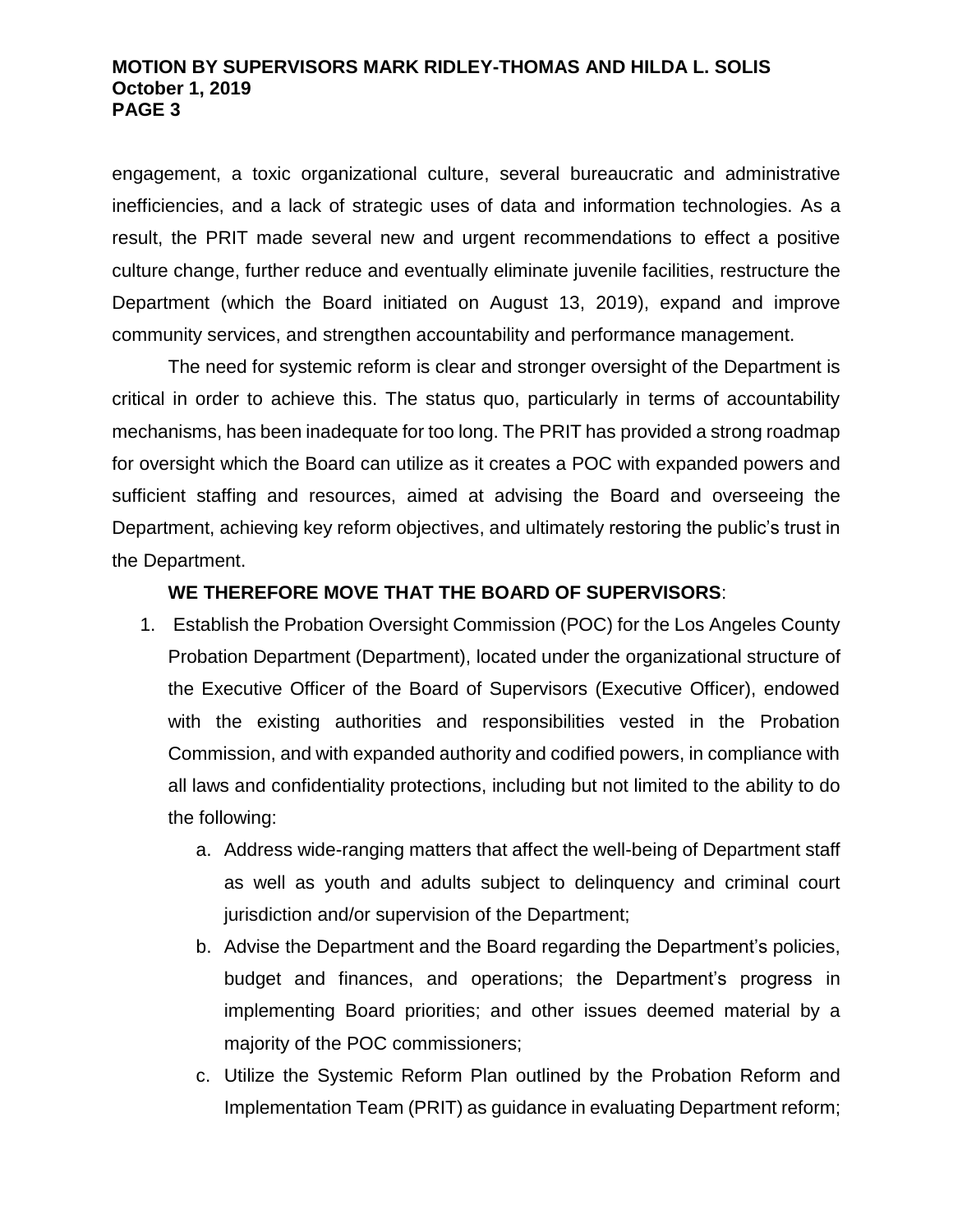- d. Conduct unfettered, unannounced, and publicly reported inspections of facilities where youth and adults on probation are held or served, when related to providing oversight of the Department;
- e. Establish an independent process for receiving and addressing complaints or grievances by members of the public, probation clients, and/or families, as well as a process for hearing and advising on systemic issues raised by Department staff;
- f. Conduct investigations through the Office of Inspector General (OIG), as outlined in the April 9, 2018 Chief Executive Officer's report;
- g. Access Department data, documents and direct testimony, and, when necessary, have the authority to compel its production through the OIG as set forth in directive #6 below, when deemed necessary by a majority of the POC commissioners to fulfill its oversight function;
- h. Establish a community engagement substructure to liaise between the Department and the community, informed by Section #8 of the PRIT Oversight report;
- 2. Instruct County Counsel to report back to the Board of Supervisors (Board) in writing in 45 days with a draft ordinance and any necessary agreements and policies to establish a POC with the authorities described in directive #1, with the PRIT's Oversight report serving as a reference point;
- 3. Instruct County Counsel and the Executive Officer to report back to the Board in writing in 45 days with draft provisions that govern the POC's membership composition, including:
	- a. A membership of nine commissioners, with at least one commissioner who is formerly justice-system involved, at least one commissioner who is a family member of someone who is currently or formerly justice-involved, and at least one commissioner who is a member of the California bar with juvenile or criminal justice expertise, with:
		- i. Five members appointed by the Board, one nominated by each Supervisorial District.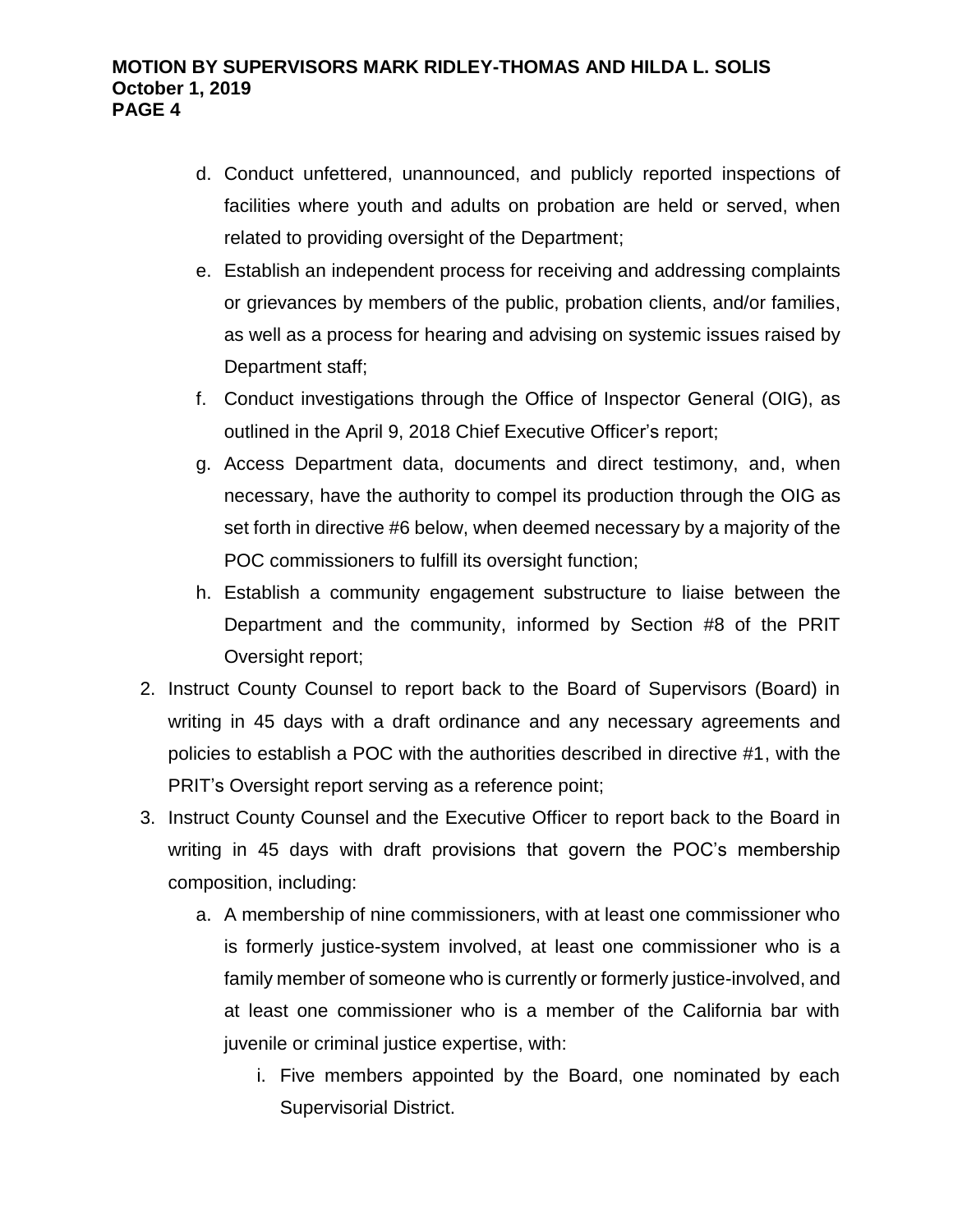- ii. Four "at large" members, recommended by a majority vote of the five Supervisorial appointees, subject to Board approval;
- b. Criteria for exclusion from membership including current employees of any law enforcement agency, including the Department and any prosecuting body; current employees of Los Angeles County (County); current contractors of the Department; and individuals residing outside of the County;
- c. Policies and processes on term limits, filling vacancies and selection of commissioner candidates, as outlined by section #9 of the PRIT Oversight report;
- 4. Direct County Counsel to report back in writing in 45 days with any additional changes to relevant ordinances or Board policies in order to ensure the newly established POC is the only body overseeing responsibility for these populations, including sunsetting the Probation Commission and transferring inspection authority over all facilities housing youth under court supervision from the Sybil Brand Commission for Institutional Inspections to the POC;
- 5. Direct County Counsel, in consultation with the Chief Probation Officer and CEO, to examine the role of the Department's Ombudsman and report back to the Board in writing in 90 days with a plan for proper delineation of their duties as to not overlap with the POC and OIG in their roles in addressing grievances;
- 6. Instruct County Counsel to report back to the Board in writing in 45 days with amending language to the ordinance that established the OIG to enable it to investigate matters involving the Department as outlined in previous directives in this motion, including the ability to issue subpoenas at the direction of and on behalf of the POC or Board;
- 7. Direct the Executive Officer, in conjunction with the CEO, to report back to the Board in writing in 45 days with a proposed budget for staffing and funding the POC, providing the POC with the capacity to fulfill its role outlined in the above directives and consistent with the types of positions recommended by the PRIT,